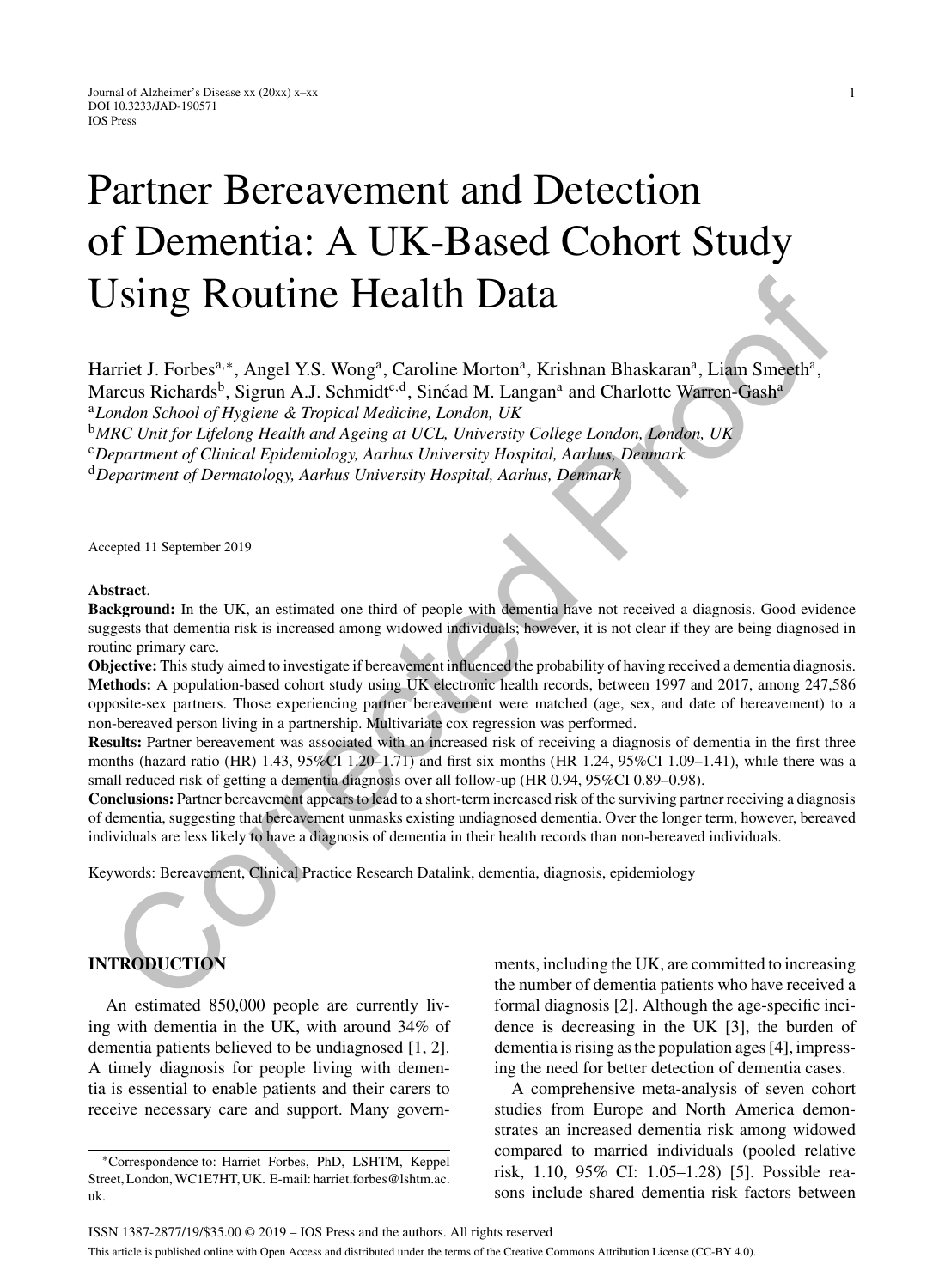partners (such as smoking habits), acute psychological distress causing direct neural damage [6], and behavioral changes following bereavement, such as poor diet, poorer medication coverage [7], and social isolation.[8, 9] However, it is not clear if widowed individuals are receiving a dementia diagnosis in routine clinical care.

Studies in this area to date have investigated whether bereavement may increase the long-term risk of developing dementia, thereby assessing whether bereavement is a potential causal factor. Our study instead aimed to investigate if a recent partner loss affects the risk of being diagnosed with dementia. This has not be assessed in a UK population-based setting [5]. We therefore conducted a populationbased study using standardized approaches in UK general practice to study the relationship between partner bereavement and first diagnosis of dementia.

#### **METHODS**

#### *Study design and setting*

We conducted a population-based, matched cohort study to investigate the relationship between partner bereavement and receiving a first diagnosis of dementia. We used data from the UK Clinical Practice Research Datalink (CPRD), as well as linked Hospital Episodes Statistics (HES) data, Office of National Statistics (ONS) death data, and Index of Multiple Deprivation (IMD) data. CPRD is a routinely collected database of anonymized primary care records from around 9% of the UK population [10, 11]. Data include diagnoses (coded using Read codes), prescriptions (coded using British National Formulary codes), and referrals. Approximately 80% of CPRD practices in England have linked data from other sources. HES data contain all NHS admissions in England since 1997, including diagnoses (coded using International Classification of Diseases, 10th version). IMD data provide quintiles of deprivation based on the practice postcode. All code lists are here: DOI:<https://doi.org/10.17037/DATA.00001003>). Studies in this urear to due have investigated ONS data where available, otherwise optimated referencement may increase the long-term<br>risk CPRD). Persons in the comparison condert had developing dementia, thereby assessin

#### *Participants*

The study population included all persons aged 40 years or older who experienced partner bereavement, and matched persons with a living partner.

The algorithm to identify partners has been described elsewhere [12] (full details in the Supplementary Material). Briefly, partners were persons within the same household, of the opposite sex, with an age gap of  $\leq 10$  years and with no younger adult in the same household within 15 years of either member of the couple. Death of one member of the couple was identified and the surviving partner included in the bereaved (exposed) cohort. Date of partner death was considered the index date (obtained from ONS data where available, otherwise obtained from CPRD). Persons in the comparison cohort had to be alive and have a partner, but without ever experiencing previous partner bereavement on the index date of the randomly matched (on age at bereavement and sex, without replacement) exposed person. Unexposed persons could move into the exposed group if they experienced a bereavement during followup. We excluded participants with  $\langle 2 \rangle$  years eligible CPRD follow-up prior to index date (to ensure adequate capture of pre-existing dementia risk factors) and those with diagnosed dementia prior to index date.

# *Follow-up*

Follow-up for exposed and matched unexposed persons began at index date and ended at the earliest of either study end (31 July 2017), death, transfer out of practice, practice last collection date, or first dementia diagnosis. Patients contributing at least one day of follow-up were included. If either an unexposed person or their partner left the practice, both were censored from that date.

#### *Variables*

# *Exposure*

Partner bereavement is described above. Our secondary exposures were predicted risk of partner death (which aimed to capture whether death was anticipated) and living alone during the bereavement period (ascertained using family number to ascertain the number of people living in the household). We calculated an age-adjusted Charlson Comorbidity Index (CCI) score at one month before death for partners of the exposed (bereaved) cohort [13], to classify the predicted risk of partner death as low, intermediate, or high. For both secondary exposures, the baseline group remained as those not experiencing partner death.

#### *Outcomes*

The primary outcome was incident diagnosed dementia, identified in CPRD and HES data. If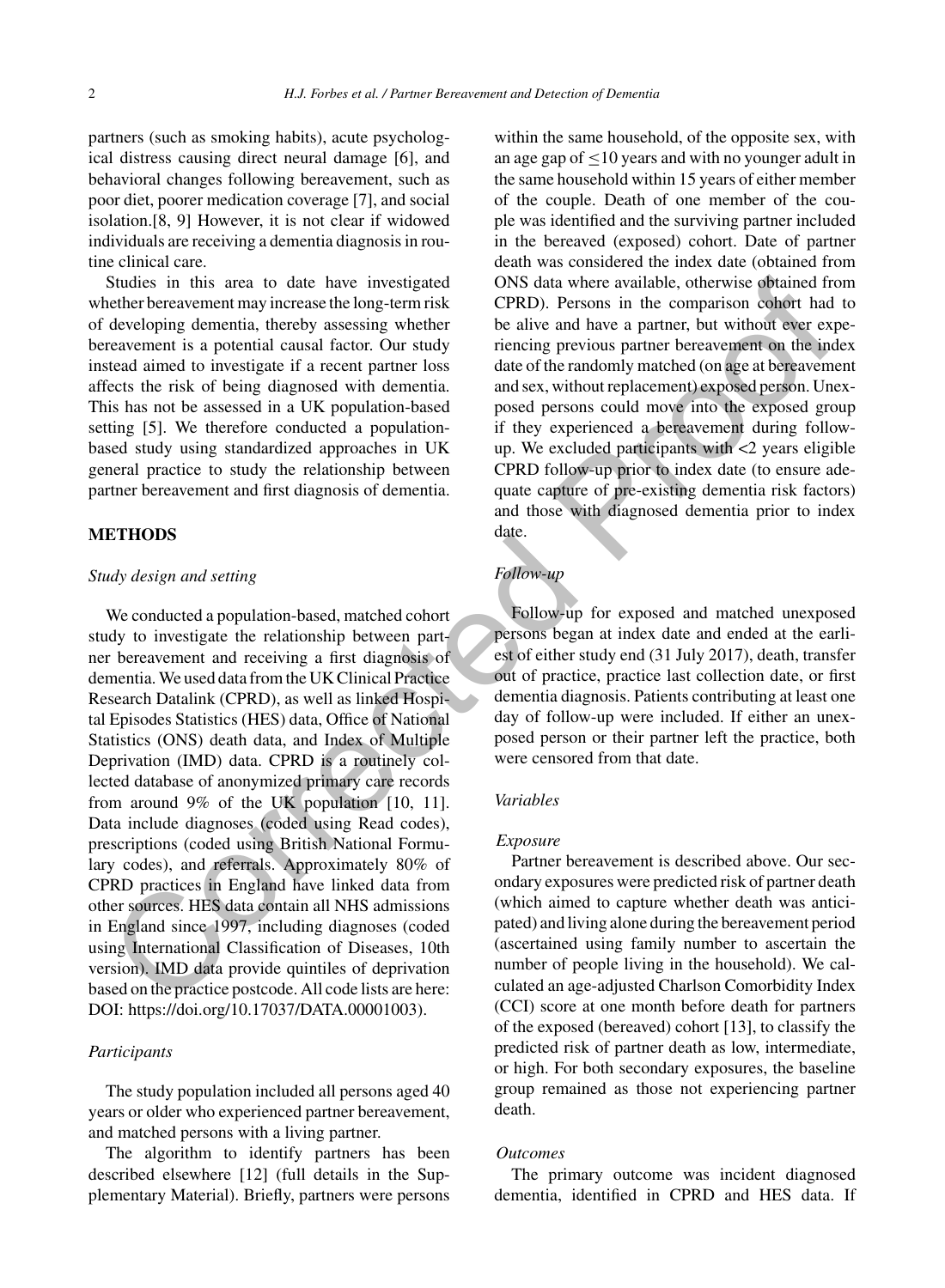dementia was recorded in both data sources, the earliest date of diagnosis was taken. Dementia often has a mixed pathology and specific diagnoses are infrequently recorded in health records. We therefore used a broad definition that incorporates codes for vascular dementia, Alzheimer's disease, and unspecified dementia.

#### *Covariates*

Covariates included known risk factors for a dementia diagnosis, including time-updated calendar period (1997–2004, 2005–2009, 2010–2017, to account for changes in dementia diagnosis and treatment), [14] time since bereavement, socioeconomic status (from IMD data), clinically diagnosed depression (measured >1 year pre-index date, as diagnosis may be affected by upcoming partner death and defined as having a diagnosis or symptom of depression), and the following measured at cohort entry: alcohol use, smoking status, body mass index (BMI, according to WHO categories), hearing loss, hypertension, diabetes, and carer status. Post-bereavement mediators included time-updated depression, timeupdated diabetes and consultation rate following bereavement (including all face-to-face consultations for any reason, which may include bereavement and or dementia-related reasons). We did not adjust for consultation frequency (as it may be dependent on dementia status), but instead tabulated yearly consultation rate by exposure. provides<br>
metale scheme and the system independent and the system in the system of the metale of the corrected (1991–2004, 2005–2009, 2010–2017, to<br>
correction (1991–2004, 2005–2009, 2010–2017, to<br>
correction (1991–2004,

Full variable definitions can be found in the Supplementary Material.

# *Statistical methods*

#### *Primary analyses*

Patients with missing BMI, smoking, and alcohol data were excluded from the final analysis sample as these data are unlikely to be missing at random, making multiple imputation inappropriate [15]. We described the baseline characteristics and crude incidence of dementia in the bereaved and non-bereaved cohorts. Cox regression models stratified on matched pair were used to generate crude and adjusted hazard ratios (HRs) for the association between partner bereavement and diagnosed dementia. There was very strong evidence against the proportional hazards assumption (Schöenfeld residuals test,  $p = 0.001$ ), suggesting the association between time since bereavement and dementia varied over time. Time since bereavement was split into overlapping follow-up periods (0–3 months, 0–6

months, 0–1 years, 0–2 years, 0–5 years, total followup) to account for depletion of susceptibles (where over follow-up the proportion of individuals susceptible to dementia increases in the non-bereaved cohort compared with the bereaved cohort, because shortly after bereavement those most "susceptible" to the outcome are removed) [16]. Our minimally adjusted model was stratified by matched set, with current age as the underlying timescale, and adjusted for calendar time, IMD, and time since index date. Our second model additionally adjusted for other possible confounders.

#### *Secondary analyses*

We examined the association between partner bereavement and diagnosed dementia by sex of the bereaved, age at bereavement (30–64, 65–74, 75–84, ≥85 years), and calendar time period. We examined the association between our secondary exposures (predicted risk of death and living alone during the bereavement period) and dementia. Finally, we added each potential mediator one by one.

## *Sensitivity analyses*

A range of sensitivity analyses were conducted to check our assumptions (see Table 1).

## *Data availability statement*

CPRD data on which the analysis was based is held securely by the London School of Hygiene and Tropical Medicine, under the CPRD data access license [\(https://www.cprd.com/dataAccess/\)](https://www.cprd.com/dataAccess/).

# **RESULTS**

After matching (on age and sex) and removing individuals with existing dementia, there were 307,202 patients (153,601 matched exposed/unexposed pairs) (Supplementary Figure 1). Of these, 58,615 (19.1%) were excluded from subsequent analyses due to incomplete data on analysis variables in one or both matched pairs (7.0% missing BMI, 1.5% missing smoking, 7.3% missing alcohol status, 8.9% no remaining matched pair). This left 247,586 people in the final analysis sample. The distributions of variables did not differ greatly between those selected in the final analysis sample  $(N = 247,586)$  and the overall study sample  $(N = 307,202)$  (see Supplementary Material, Supplementary Table 1).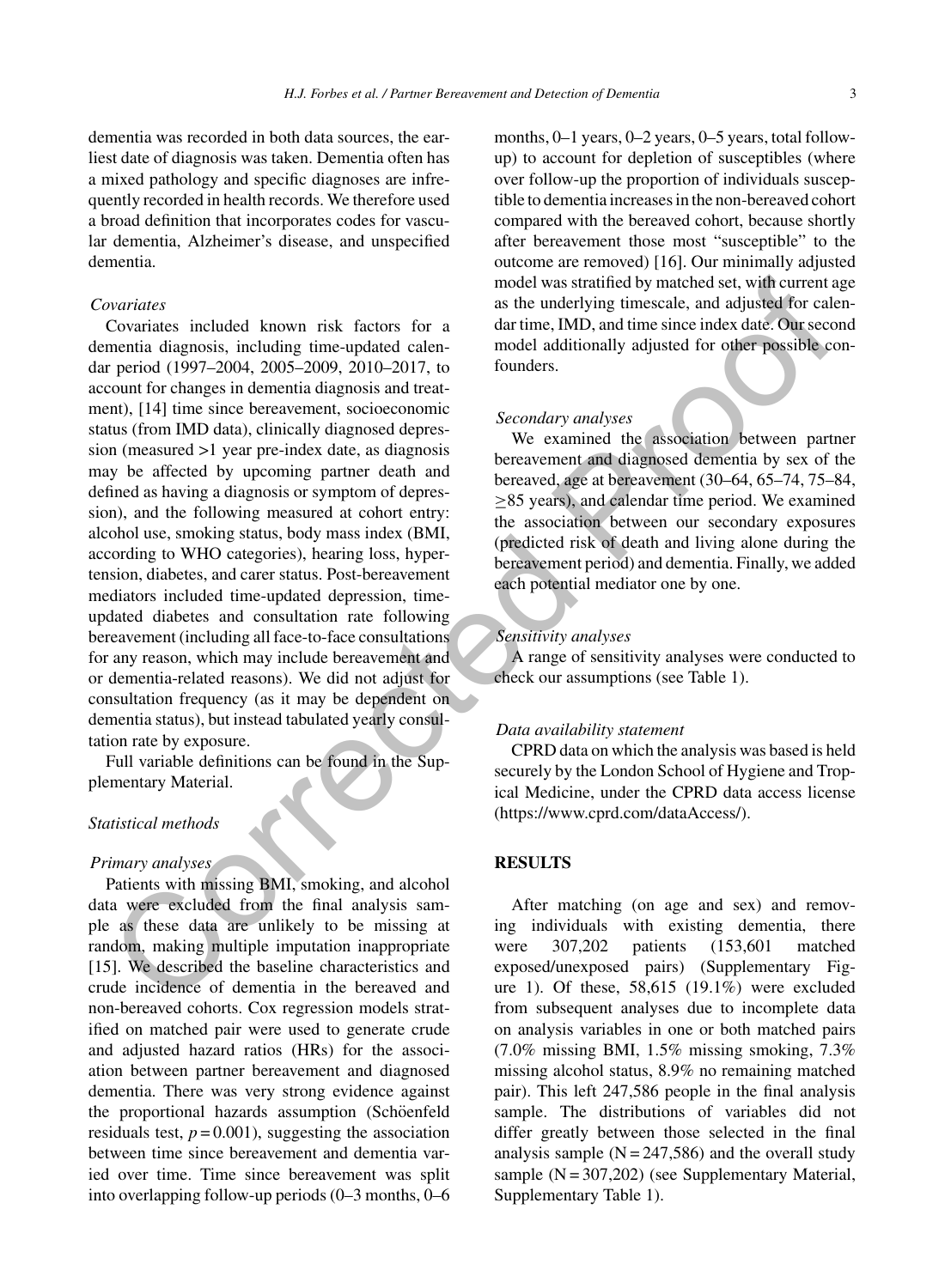| Sensitivity analysis                                                                                                                                                                                                             | Justification                                                                                                                                                                                                                                                                              |  |  |
|----------------------------------------------------------------------------------------------------------------------------------------------------------------------------------------------------------------------------------|--------------------------------------------------------------------------------------------------------------------------------------------------------------------------------------------------------------------------------------------------------------------------------------------|--|--|
| The primary analysis was repeated excluding patients with<br>memory problems (identified from Read codes) prior to<br>study start.                                                                                               | To reduce the number of patients entering the study with early or<br>undiagnosed dementia.                                                                                                                                                                                                 |  |  |
| The primary analysis was repeated restricting study start to 1<br>April 2005.                                                                                                                                                    | Recording dementia diagnoses were incentivised through the Quality<br>and Outcomes Framework, a pay-for-performance scheme <sup>1</sup> , from<br>2005.                                                                                                                                    |  |  |
| The primary analysis was repeated using the latest of two<br>dementia diagnoses on separate dates within one year.                                                                                                               | Requiring two dementia diagnoses is in case the first dementia<br>diagnosis was initially misclassified.                                                                                                                                                                                   |  |  |
| The primary analysis was repeated restricting to patients with<br>linked data only.                                                                                                                                              | To improve the ascertainment of dementia diagnoses, which may not<br>be as fully captured in primary-care records alone.                                                                                                                                                                   |  |  |
| Predicted risk of death was redefined using terminal disease<br>(identified by primary care and hospital records for terminal<br>disease (as indicated by, e.g., stay at hospice), instead of the<br>Charlson Comorbidity Index. | Charlson comorbidity index was not developed as a tool to predict risk<br>of death, therefore an alternative measure of risk of death was used<br>to substantiate these analyses.                                                                                                          |  |  |
| We used an alternative control outcome, acute cardiovascular<br>events (myocardial infarction (MI) and stroke).                                                                                                                  | To validate the partner bereavement algorithm, as there is a known<br>association between partner bereavement and these outcomes.                                                                                                                                                          |  |  |
| In a <i>post-hoc</i> sensitivity analysis, we analysed the association<br>between bereavement and dementia diagnosis by country<br>within the UK.                                                                                | The rate of dementia diagnosis differs substantially by country<br>(reported proportion with dementia who receive a diagnosis: Wales:<br>53%, Scotland: 67%, Northern Ireland: 73% and England: $70\%$ <sup>2</sup><br>therefore we hypothesised that the association may vary by country. |  |  |
| 1. NHS Employers. Quality and outcomes framework. 2. Alzheimer's Research UK. Dementia statistics hub: Diagnoses in the UK.                                                                                                      |                                                                                                                                                                                                                                                                                            |  |  |
|                                                                                                                                                                                                                                  |                                                                                                                                                                                                                                                                                            |  |  |
|                                                                                                                                                                                                                                  |                                                                                                                                                                                                                                                                                            |  |  |
| The median age of the final analysis sample was                                                                                                                                                                                  | bereavement and diagnosed dementia, by certain                                                                                                                                                                                                                                             |  |  |
| 74.2 years (IQR:66.9–80.4) at study entry (Table 2).                                                                                                                                                                             | characteristics (Fig. 1 and Supplementary Table 2).                                                                                                                                                                                                                                        |  |  |
| Those experiencing partner bereavement were more                                                                                                                                                                                 | There was no evidence of effect modification by                                                                                                                                                                                                                                            |  |  |
| likely to be deprived (23.2% of bereaved versus                                                                                                                                                                                  | sex or age of the bereaved; however, the confidence                                                                                                                                                                                                                                        |  |  |
| 20.1% of non-bereaved in the most deprived quintile),                                                                                                                                                                            | intervals were very wide for the youngest age group                                                                                                                                                                                                                                        |  |  |
| current smokers (16.0% versus 11.0%), have depres-                                                                                                                                                                               | (30–64 years) due to the small number of participants                                                                                                                                                                                                                                      |  |  |
| sion $(24.5\%$ versus $22.2\%)$ , and diabetes $(10.4\%$                                                                                                                                                                         | in this age group. Evidence of a short-term increased                                                                                                                                                                                                                                      |  |  |
| versus 9.0%). Median follow-up was higher in those                                                                                                                                                                               | risk of dementia diagnosis was only observed for                                                                                                                                                                                                                                           |  |  |
| bereaved (4.4 years, IQR: 1.9-8.0) than non-bereaved                                                                                                                                                                             | those followed-up after 2004. In post-hoc analy-                                                                                                                                                                                                                                           |  |  |
| $(4.0 \text{ years}, \text{IQR:1.7-7.4}),$ as those non-bereaved had                                                                                                                                                             | ses, we found the magnitude of association between                                                                                                                                                                                                                                         |  |  |
| some additional censoring (specifically, they may                                                                                                                                                                                | bereavement and diagnosed dementia (within three                                                                                                                                                                                                                                           |  |  |
| have become bereaved during follow-up or their part-                                                                                                                                                                             | months) by country correlated with the proportions                                                                                                                                                                                                                                         |  |  |
| ner may have left the practice).                                                                                                                                                                                                 | of undiagnosed dementia (Supplementary Figure 2);                                                                                                                                                                                                                                          |  |  |
| In total, $5,697$ (4.6%) of non-bereaved patients                                                                                                                                                                                | the association was greatest in Wales (HR 2.84,                                                                                                                                                                                                                                            |  |  |
| and 6,520 (5.3%) of bereaved patients were diag-                                                                                                                                                                                 | 95%CI:1.23-6.56).                                                                                                                                                                                                                                                                          |  |  |
| nosed with dementia during follow-up (Table 3). We                                                                                                                                                                               | When assessing our secondary exposures, there                                                                                                                                                                                                                                              |  |  |
| first assessed the association by discrete time peri-                                                                                                                                                                            | was some evidence of a dose-response relationship                                                                                                                                                                                                                                          |  |  |
| ods after bereavement (Supplementary Table 7), but                                                                                                                                                                               | between predicted risk of partner death and diagnosis                                                                                                                                                                                                                                      |  |  |
| the results suggested a built-in selection bias, known                                                                                                                                                                           | of dementia in the first 3-months post-bereavement                                                                                                                                                                                                                                         |  |  |
| as 'depletion of susceptibles'. To reduce this possi-                                                                                                                                                                            | (Supplementary Figure 3): individuals whose part-                                                                                                                                                                                                                                          |  |  |
| ble hiss, we assessed the association by overlanning                                                                                                                                                                             | per was at high risk of death were at greatest risk                                                                                                                                                                                                                                        |  |  |

Table 1 Sensitivity analyses conducted to check our assumptions

In total, 5,697 (4.6%) of non-bereaved patients and 6,520 (5.3%) of bereaved patients were diagnosed with dementia during follow-up (Table 3). We first assessed the association by discrete time periods after bereavement (Supplementary Table 7), but the results suggested a built-in selection bias, known as 'depletion of susceptibles'. To reduce this possible bias, we assessed the association by overlapping time periods; we observed an almost 50% increased risk of diagnosed dementia within three months following bereavement (HR 1.43, 95%CI:1.20–1.71), after adjusting for all covariates. By contrast, there was little evidence of an increased risk of diagnosed dementia over the longer-term (HR 0.94, 95%CI:0.89–0.98 within the first 5 years).

We examined whether age, gender, and calendar period modified the association between partner

When assessing our secondary exposures, there was some evidence of a dose-response relationship between predicted risk of partner death and diagnosis of dementia in the first 3-months post-bereavement (Supplementary Figure 3): individuals whose partner was at high risk of death were at greatest risk post-bereavement (however, the confidence intervals overlapped).

Adjusting for the mediators (time-updated depression and time-updated diabetes) did not alter the results (Supplementary Table 3). Those bereaved had a higher consultation rate within 3 months of bereavement (16.0 versus 12.0 per year) and this remained elevated over the complete follow-up period (15.9 versus 14.4 per year).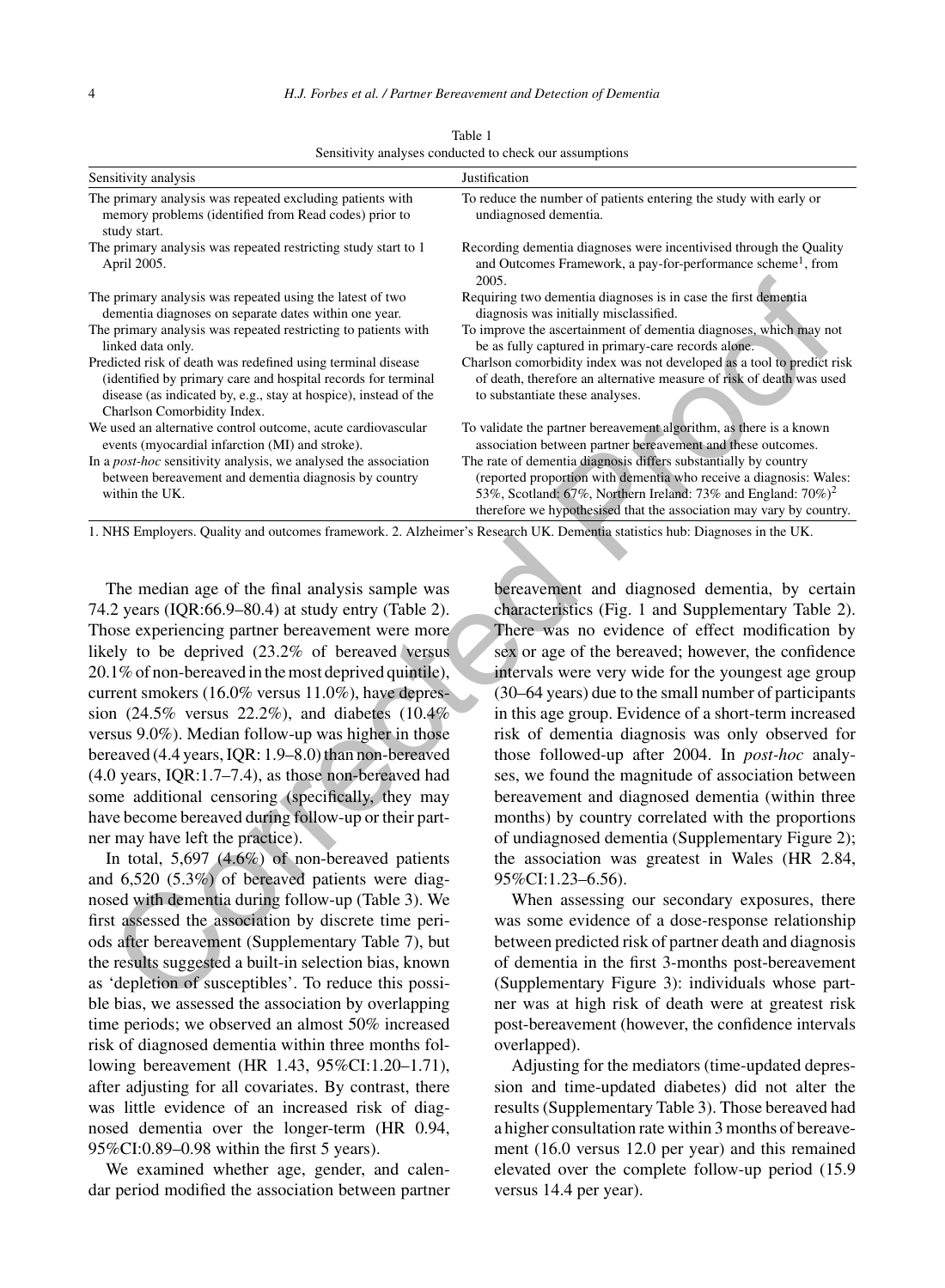

Estimated hazard ratio (95% CI)

Fig. 1. Adjusted hazard ratios for the association between partner bereavement and diagnosed dementia, by age and calendar time at bereavement and gender of bereaved, stratified by time since bereavement. HR, hazard ratio; CI, confidence interval. <sup>†</sup>Cox model with age timescale, stratified by matched set, additionally adjusted for sex, calendar time, Index of Multiple Deprivation, time since bereavement, body mass index, smoking status, alcohol use, depression, diabetes, hearing loss, hypertension, and carer status.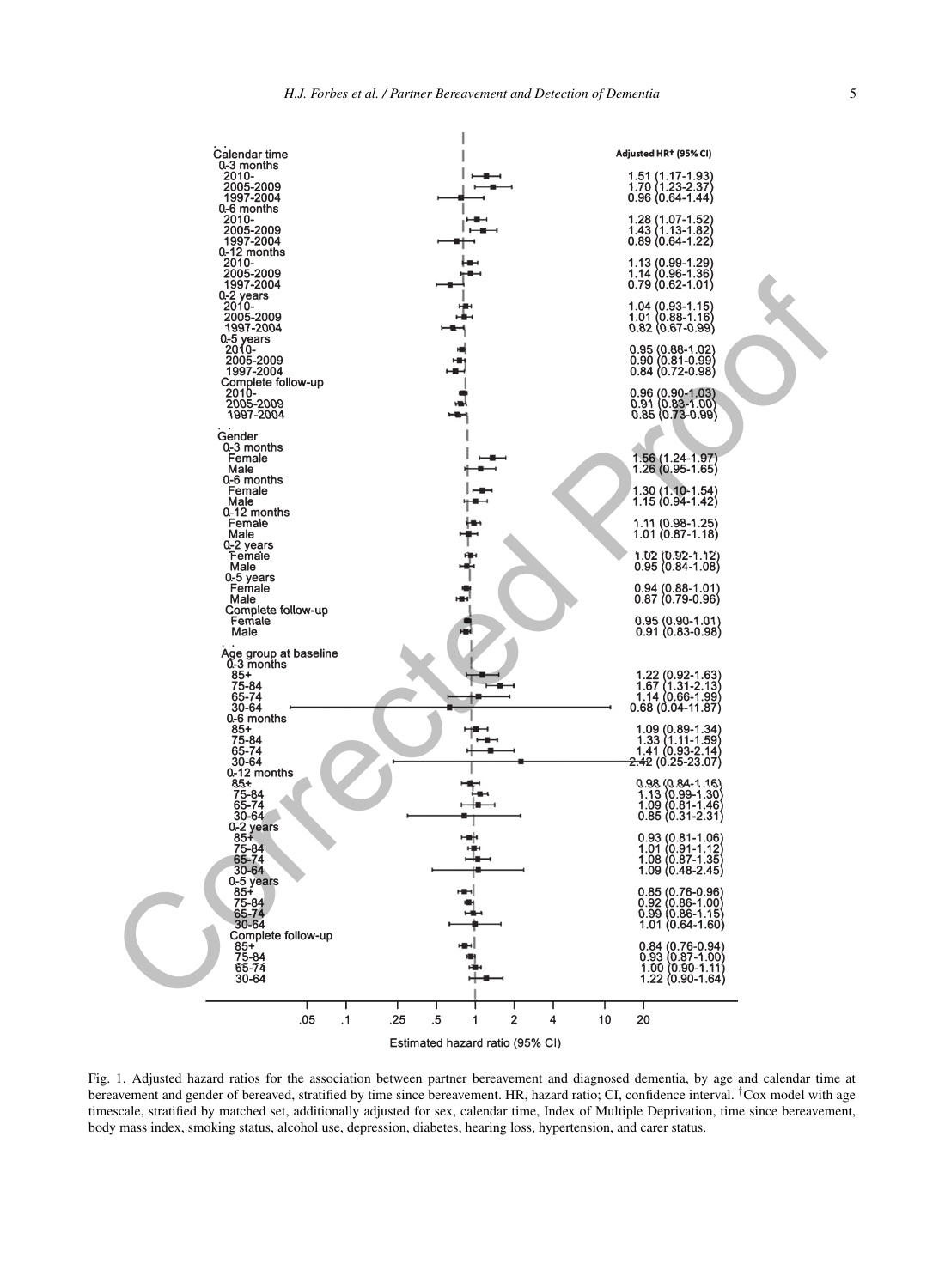| Baseline and demographic characteristics by partner bereavement exposure status. Figures are numbers (percentage) unless otherwise stated |  |  |  |  |  |  |  |
|-------------------------------------------------------------------------------------------------------------------------------------------|--|--|--|--|--|--|--|
|-------------------------------------------------------------------------------------------------------------------------------------------|--|--|--|--|--|--|--|

|                                                                                                                                                                         | Partner bereavement $n$ (%)                   | No partner bereavement $n$ (%)                                                                     |
|-------------------------------------------------------------------------------------------------------------------------------------------------------------------------|-----------------------------------------------|----------------------------------------------------------------------------------------------------|
| No of patients                                                                                                                                                          | 123793 (100%)                                 | 123793 (100%)                                                                                      |
| CPRD follow-up prior to index date,<br>median (IQR)                                                                                                                     | $9.8(6.0 - 14.0)$                             | $9.4(5.6-13.7)$                                                                                    |
| CPRD follow-up post-index date,                                                                                                                                         | $4.4(1.9-8.0)$                                | $4.0(1.7-7.4)$                                                                                     |
| median (IQR)                                                                                                                                                            |                                               |                                                                                                    |
| Females                                                                                                                                                                 | 81336 (65.7)                                  | 81336 (65.7)                                                                                       |
| Age in years (median, IQR)                                                                                                                                              | 74.2 (66.9–80.4)                              | 74.2 (66.9–80.4)                                                                                   |
| Age (years)                                                                                                                                                             |                                               |                                                                                                    |
| $30 - 54$                                                                                                                                                               | 5681 (4.6)                                    | 5681 (4.6)                                                                                         |
| $55 - 64$                                                                                                                                                               | 19406 (15.7)                                  | 19406 (15.7)                                                                                       |
| $65 - 75$                                                                                                                                                               | 40434 (32.7)                                  | 40434 (32.7)                                                                                       |
| $75 - 84$                                                                                                                                                               | 45536 (36.8)                                  | 45536 (36.8)                                                                                       |
| >85                                                                                                                                                                     | 12736 (10.3)                                  | 12736 (10.3)                                                                                       |
| Socioeconomic status                                                                                                                                                    |                                               |                                                                                                    |
| (practice-level)*                                                                                                                                                       |                                               |                                                                                                    |
| 1 (least deprived)                                                                                                                                                      | 23366 (18.9)                                  | 26265 (21.2)                                                                                       |
| 2                                                                                                                                                                       | 21144 (17.1)                                  | 22517 (18.2)                                                                                       |
| 3                                                                                                                                                                       | 24207 (19.6)                                  | 25041 (20.2)                                                                                       |
| $\overline{4}$                                                                                                                                                          | 26306 (21.2)                                  | 25119 (20.3)                                                                                       |
| 5 (most deprived)                                                                                                                                                       | 28770 (23.2)                                  | 24851 (20.1)                                                                                       |
| Health and lifestyle factors                                                                                                                                            |                                               |                                                                                                    |
| Carer                                                                                                                                                                   | 5952 (4.8)                                    | 1938(1.6)                                                                                          |
| Marital discord                                                                                                                                                         | 1332(1.1)                                     | 1227(1.0)                                                                                          |
| <b>BMI</b> category                                                                                                                                                     |                                               |                                                                                                    |
| Underweight                                                                                                                                                             | 3028 (2.4)                                    | 2276(1.8)                                                                                          |
| Normal Weight                                                                                                                                                           | 44690 (36.1)                                  | 45182 (36.5)                                                                                       |
| Overweight                                                                                                                                                              | 46941 (37.9)                                  | 49005 (39.6)                                                                                       |
| Obese                                                                                                                                                                   | 29134 (23.5)                                  | 27330 (22.1)                                                                                       |
| Smoking status                                                                                                                                                          |                                               |                                                                                                    |
| non-smoker                                                                                                                                                              | 54728 (44.2)                                  | 60836 (49.1)                                                                                       |
| current smoker                                                                                                                                                          | 19838 (16.0)                                  | 13669 (11.0)                                                                                       |
| ex-smoker                                                                                                                                                               | 49227 (39.8)                                  | 49288 (39.8)                                                                                       |
| Alcohol use                                                                                                                                                             |                                               |                                                                                                    |
| Non-drinker                                                                                                                                                             | 14725 (11.9)                                  | 13361 (10.8)                                                                                       |
| Current drinker                                                                                                                                                         | 91212 (73.7)                                  | 95118 (76.8)                                                                                       |
| Ex-drinker                                                                                                                                                              | 17856 (14.4)                                  | 15314 (12.4)                                                                                       |
| Medical conditions at baseline                                                                                                                                          |                                               |                                                                                                    |
|                                                                                                                                                                         | 30332 (24.5)                                  | 27500 (22.2)                                                                                       |
| Depression <sup>†</sup><br>Diabetes                                                                                                                                     | 12933 (10.4)                                  | 11100(9.0)                                                                                         |
|                                                                                                                                                                         |                                               |                                                                                                    |
| Hypertension                                                                                                                                                            | 57694 (46.6)                                  | 56504 (45.6)                                                                                       |
| Hearing loss                                                                                                                                                            | 20656 (16.7)                                  | 20873 (16.9)                                                                                       |
| CPRD, Clinical Practice Research Datalink; BMI, body mass index. *Measured by Index of Multiple<br>deprivation score $\uparrow$ Measured > 1 year prior to study entry. |                                               |                                                                                                    |
| nsitivity analyses                                                                                                                                                      |                                               | native outcome analyses, partner bereavement w<br>associated with acute cardiovascular events with |
|                                                                                                                                                                         | Excluding patients with prior recorded memory |                                                                                                    |

# *Sensitivity analyses*

Excluding patients with prior recorded memory problems  $(n = 14,642 (6.0\%)$  dropped) did not alter the results (Supplementary Table 4). After starting follow-up at 1 April 2005 ( $n = 232,516$ ) and restricting to patients with linked data only  $(n = 89,926)$ , the magnitude of association between bereavement and diagnosed dementia within three months increased (Supplementary Table 4). After requiring two dementia diagnoses to define dementia, the point estimates followed the same pattern, though were greatly attenuated and precision was reduced. In the alternative outcome analyses, partner bereavement was associated with acute cardiovascular events within three months (HR 1.27, 95%CI:1.06–1.53), which reduced over time since bereavement (Supplementary Table 5). Finally, the magnitude of association between bereavement and diagnosed dementia within three months was larger for those whose partner had died from a terminal/end-stage illness (compared to non-terminal illness) (HR 2.10, 95%CI:1.08–4.06) (Supplementary Table 6) and the association was similar among those living alone (HR 1.42 95%CI: 1.16–1.74) and not living alone (HR 1.47, 95%CI 1.04–2.07) during the period of bereavement.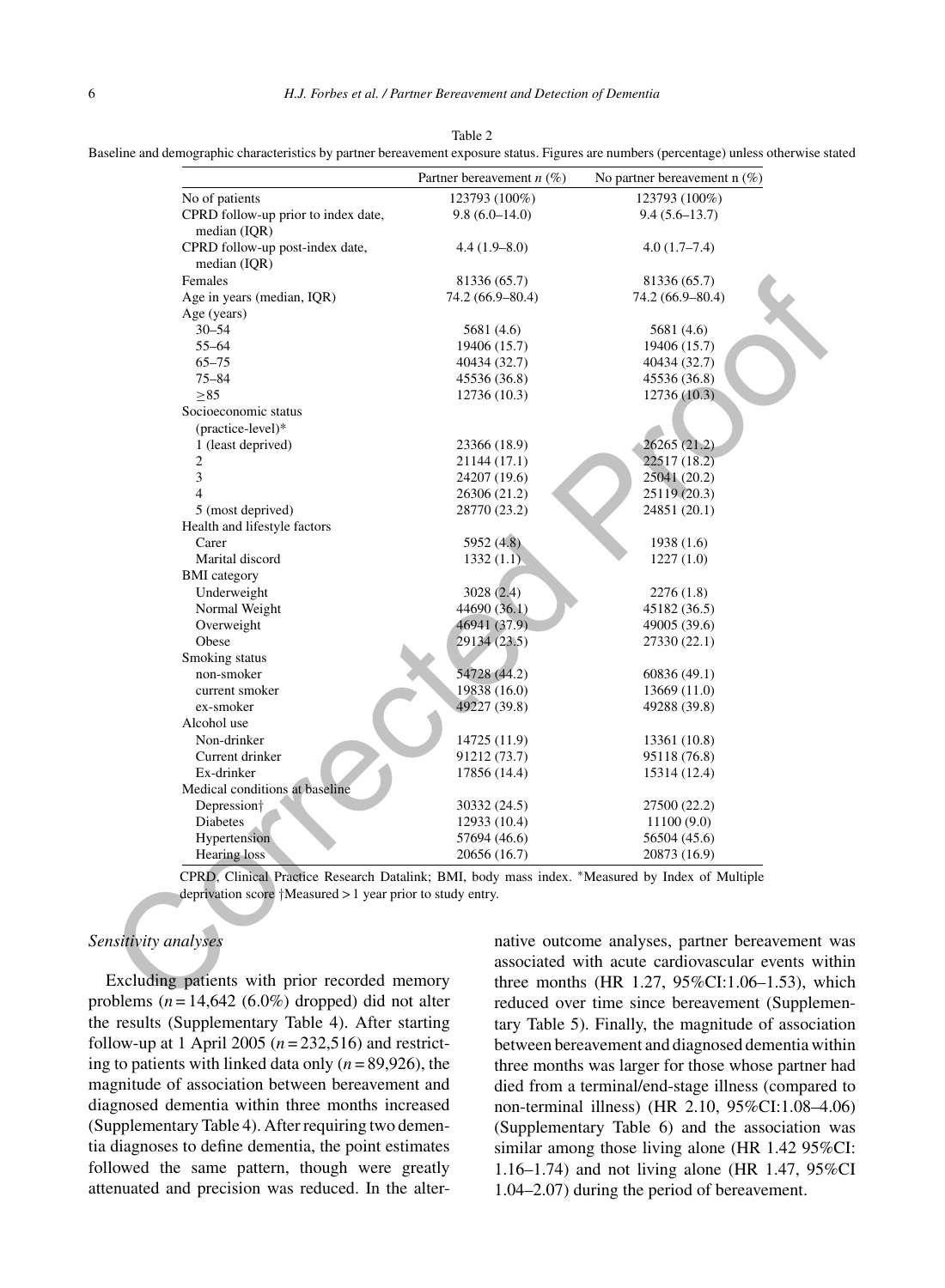|                                                                                                        | No of<br>events | Total person time<br>(person-years) | Crude rate (per<br>1000 person-years) | Crude HR*<br>$(95\% \text{ CI})$                     | Minimally-adjusted<br>HR** (95% CI)                | Adjusted HR <sup>+</sup><br>$(95\% \text{ CI})$ |  |
|--------------------------------------------------------------------------------------------------------|-----------------|-------------------------------------|---------------------------------------|------------------------------------------------------|----------------------------------------------------|-------------------------------------------------|--|
| Time since bereavement                                                                                 |                 |                                     |                                       |                                                      |                                                    |                                                 |  |
| $0 - 3$ months                                                                                         |                 |                                     |                                       |                                                      |                                                    |                                                 |  |
| No partner bereavement                                                                                 | 254             | 30337                               | $8.37(7.40 - 9.47)$                   | 1.00                                                 | 1.00                                               | 1.00                                            |  |
| Partner bereavement                                                                                    | 367             | 30288                               | 12.12 (10.94-13.42)                   | $1.45(1.23 - 1.70)$                                  | $1.46(1.24 - 1.72)$                                | $1.43(1.20-1.71)$                               |  |
| $0 - 6$ months                                                                                         |                 |                                     |                                       |                                                      |                                                    |                                                 |  |
| No partner bereavement                                                                                 | 497             | 59462                               | $8.36(7.65-9.13)$                     | 1.00                                                 | 1.00                                               | 1.00                                            |  |
| Partner bereavement                                                                                    | 626             | 59353                               | $10.55(9.75 - 11.41)$                 | $1.26(1.12 - 1.42)$                                  | $1.26(1.12-1.43)$                                  | $1.24(1.09-1.41)$                               |  |
| $0-12$ months                                                                                          |                 |                                     |                                       |                                                      |                                                    |                                                 |  |
| No partner bereavement                                                                                 | 948             | 114201                              | $8.30(7.79 - 8.85)$                   | 1.00                                                 | 1.00                                               | 1.00                                            |  |
| Partner bereavement                                                                                    | 1055            | 114197                              | $9.24(8.70-9.81)$                     | $1.11(1.02 - 1.21)$                                  | $1.09(0.99 - 1.20)$                                | $1.07(0.97 - 1.18)$                             |  |
| $0 - 2$ years                                                                                          |                 |                                     |                                       |                                                      |                                                    |                                                 |  |
| No partner bereavement                                                                                 | 1718            | 210785                              | $8.15(7.77 - 8.55)$                   | 1.00                                                 | 1.00                                               | 1.00                                            |  |
| Partner bereavement                                                                                    | 1800            | 212233                              | $8.48(8.10 - 8.88)$                   | $1.04(0.97-1.11)$                                    | $1.02(0.95 - 1.09)$                                | $0.99(0.92 - 1.07)$                             |  |
| $0 - 5$ years                                                                                          |                 |                                     |                                       |                                                      |                                                    |                                                 |  |
| No partner bereavement                                                                                 | 3549            | 416015                              | $8.53(8.25 - 8.82)$                   | 1.00                                                 | 1.00                                               | 1.00                                            |  |
| Partner bereavement                                                                                    | 3676            | 428840                              | $8.57(8.30 - 8.85)$                   | $1.00(0.96 - 1.05)$                                  | $0.95(0.90 - 1.00)$                                | $0.92(0.87 - 0.97)$                             |  |
| Complete follow-up                                                                                     |                 |                                     |                                       |                                                      |                                                    |                                                 |  |
| No partner bereavement                                                                                 | 5697            | 613802                              | $9.28(9.04 - 9.53)$                   | 1.00                                                 | 1.00                                               | 1.00                                            |  |
| Partner bereavement                                                                                    | 6520            | 658900                              | $9.90(9.66 - 10.14)$                  | $1.06(1.02 - 1.09)$                                  | $0.96(0.91-1.01)$                                  | $0.94(0.89 - 0.98)$                             |  |
| <b>DISCUSSION</b>                                                                                      |                 |                                     |                                       | Strengths and weaknesses                             |                                                    |                                                 |  |
| Principal findings                                                                                     |                 |                                     |                                       |                                                      | This study has several strengths. First, it is one |                                                 |  |
|                                                                                                        |                 |                                     |                                       | of the largest studies to explore whether partner    |                                                    |                                                 |  |
| In this large, UK population-based cohort study                                                        |                 |                                     |                                       | bereavement is a risk factor for receiving a demen-  |                                                    |                                                 |  |
| of over 200,000 individuals, partner-loss appeared                                                     |                 |                                     |                                       | tia diagnosis. Second, it is, to our knowledge, the  |                                                    |                                                 |  |
| to trigger the detection of dementia; bereavement                                                      |                 |                                     |                                       | first study to investigate dementia diagnoses in a   |                                                    |                                                 |  |
|                                                                                                        |                 |                                     |                                       | range of time windows following a partner bereave-   |                                                    |                                                 |  |
| was associated with a 43% increased risk of receiv-<br>ing a dementia diagnosis within three months, a |                 |                                     |                                       | ment, including immediately following bereavement.   |                                                    |                                                 |  |
|                                                                                                        |                 |                                     |                                       |                                                      |                                                    |                                                 |  |
| 24% increased risk within six months, and no                                                           |                 |                                     |                                       | Finally, by using CPRD data, we were able to adjust  |                                                    |                                                 |  |
| evidence of an increased risk over longer time peri-                                                   |                 |                                     |                                       | for important potential confounders, such as smoking |                                                    |                                                 |  |
| ods. We hypothesized that the immediate increased                                                      |                 |                                     |                                       | and BMI, unavailable in some previous studies [17].  |                                                    |                                                 |  |
| risk of a dementia diagnosis may be from exist-                                                        |                 |                                     |                                       |                                                      |                                                    |                                                 |  |
|                                                                                                        |                 |                                     |                                       | The study also has some limitations. First, type of  |                                                    |                                                 |  |
| ing undiagnosed dementia becoming apparent on                                                          |                 |                                     |                                       | dementia was unavailable; these data may further our |                                                    |                                                 |  |
| partner death. Due to the long pre-clinical phase                                                      |                 |                                     |                                       | understanding of the mechanisms linking bereave-     |                                                    |                                                 |  |
| of dementia, it is unlikely that the short-term                                                        |                 |                                     |                                       | ment and dementia. Second, dementia records in       |                                                    |                                                 |  |
| increased risk is a direct causal effect of the                                                        |                 |                                     |                                       | some bereaved patients may be misdiagnosed per-      |                                                    |                                                 |  |

Table 3 Crude rate for dementia diagnosis by exposure to partner bereavement, and unadjusted and adjusted hazard ratios, by time since partner bereavement

## **DISCUSSION**

#### *Principal findings*

In this large, UK population-based cohort study of over 200,000 individuals, partner-loss appeared to trigger the detection of dementia; bereavement was associated with a 43% increased risk of receiving a dementia diagnosis within three months, a 24% increased risk within six months, and no evidence of an increased risk over longer time periods. We hypothesized that the immediate increased risk of a dementia diagnosis may be from existing undiagnosed dementia becoming apparent on partner death. Due to the long pre-clinical phase of dementia, it is unlikely that the short-term increased risk is a direct causal effect of the bereavement. Over the longer term, it appears that dementia is under-ascertained in UK health records among those who have lost their partner. Greater awareness of the time following bereavement as a high-risk period for dementia diagnosis, as well as the apparent under ascertainment of dementia in those widowed for some years, could speed up diagnoses and allow patients to receive necessary support.

#### *Strengths and weaknesses*

The study also has some limitations. First, type of dementia was unavailable; these data may further our understanding of the mechanisms linking bereavement and dementia. Second, dementia records in some bereaved patients may be misdiagnosed, perhaps due to misdiagnosed depression (induced by bereavement) or partner loss causing bereaved individuals to underperform in cognitive tests. However, the positive predictive value (PPV) of a dementia diagnosis in CPRD is around 80–90% and the diagnosis of dementia is fairly rigorous, typically formulated within specialist memory clinics, making misdiagnosis unlikely [18, 19]. We have also adjusted for depression; therefore we do not believe the associ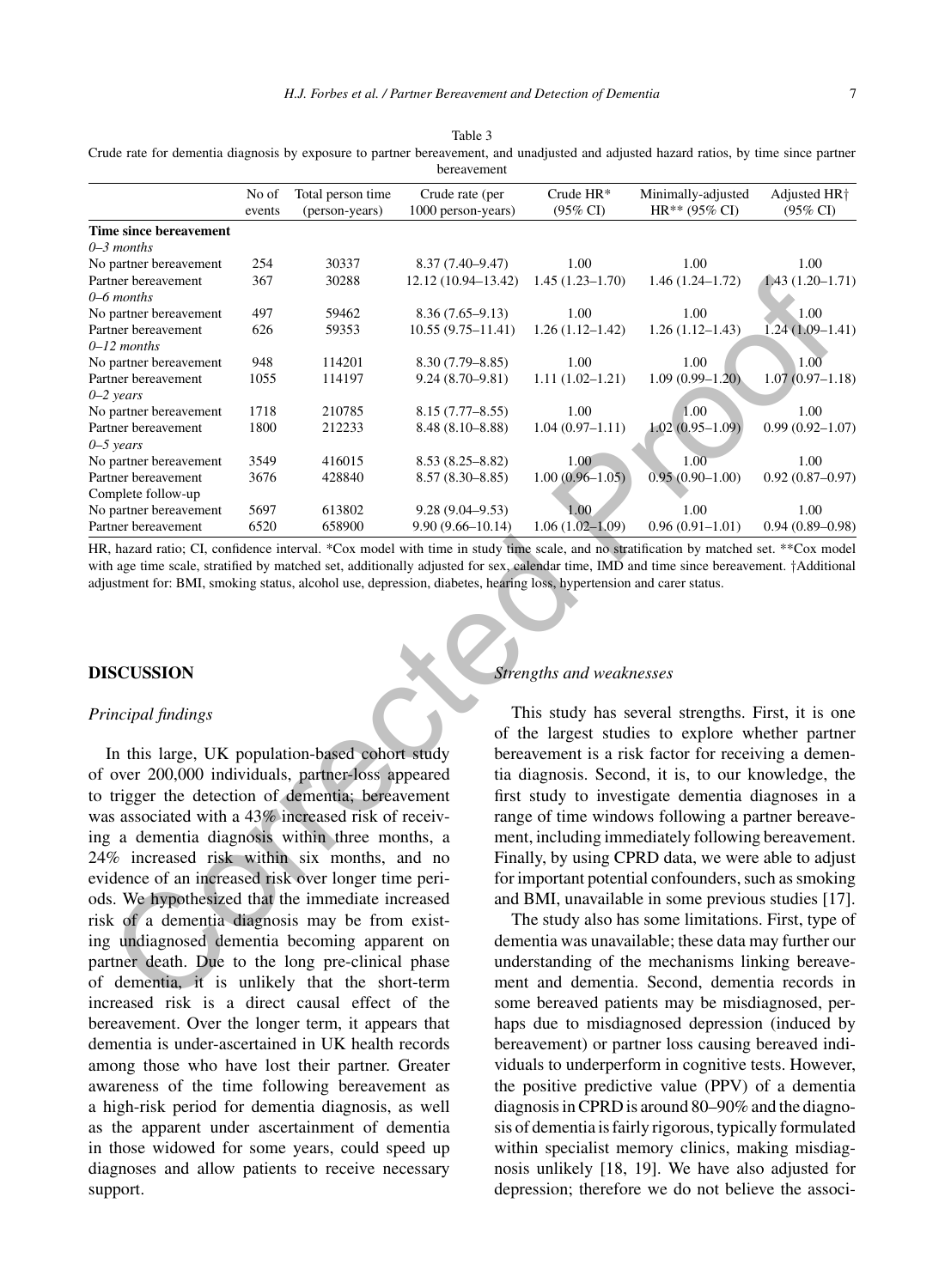ation is driven by late-life depression. Finally, our study relies on an in-house developed algorithm to identify partners; although the algorithm is limited (for example, it cannot identify persons who remarry), we observed the known increased risk of acute cardiovascular events following bereavement, suggesting it is sufficiently reliable.

#### *Comparison previous literature and mechanisms*

Previous research indicates that widowed individuals are at greater risk of dementia compared to their married counterparts [5], with evidence coming from seven longitudinal studies where dementia was systematically ascertained at baseline and during follow-up (ranging from a mean of 3 to 20 years) by clinicians [20]. These studies differ from ours as they are investigating whether partner bereavement is a causal risk factor for dementia, rather than whether partner bereavement affects the risk of receiving a dementia diagnosis. However, one major problem with these "causal" studies is the short follow-up, as dementia has a long pre-clinical period during which cognitive decline occurs; only one of the seven studies [21] had a mean follow-up of over 10 years, and this study found no association between partner loss and dementia.

Our study utilized existing medical records, in which dementia is known to be under-captured; studies suggest around one third of individuals in UKsettings with dementia are undiagnosed [22, 23]. The initial increased risk of receiving a dementia diagnosis in the six months following bereavement could therefore reflect undiagnosed dementia being recognized, as a result of bereavement. First, the deceased partner may have been compensating for decline in functioning due to dementia; upon their death, the surviving partner may not cope with activities of daily living, thus uncovering dementia. Second, prior to and following partner bereavement, contact with healthcare services may increase, leading to greater opportunity for a dementia diagnosis around this time period; the association was greatest in Wales (HR 2.84, 95% CI:1.23–6.56) where there is a higher rate of undiagnosed dementia (only 53% of patients with dementia are reported to receive a diagnosis in Wales [1]). Third, family and friends often gather together in the immediate aftermath of a bereavement to support the surviving partner, perhaps facilitating a dementia diagnosis.

It is very unlikely that partner bereavement is directly causing the increased risk of dementia within 6 months following bereavement. Bereavement is a very acute stressor, which could cause a direct assault on cognition or function for people vulnerable to dementia, who have less resilience to age-related neuropathology. However, dementia is a progressive disorder, with a long pre-clinical phase hypothesized to begin decades prior to diagnosis; therefore, the effects of bereavement are unlikely to manifest so quickly on dementia risk.

We observed no increased risk of receiving a diagnosis of dementia over complete follow-up. Many rigorous longitudinal studies with good capture of dementia and several years of follow-up have reported that widowed individuals are more likely to develop dementia [5]. The long pre-clinical phase of dementia may mean our study lacked sufficient follow-up to detect the long-term effect of bereavement on cognitive decline. However, what our study uniquely suggests is that widowed individuals may be more vulnerable to their dementia going undetected; US data suggests that older, unmarried individuals are less likely to be diagnosed in routine practice [24] and qualitative research from the UK indicates diagnosing dementia in those attending clinic alone is difficult [25]. A dementia diagnosis requires evidence of progressive cognitive decline, which clinicians gather from their own observations and from friends and family, often referred to as 'collateral history'. Without a partner to verify an individual's symptoms of cognitive decline, dementia diagnosis may be overlooked. effects of between the controller and mechanisms<br>
effects of beneventant and the effects of the state in the controller of the state of the state of the state of the state of the state of the state of the state of the stat

Our findings differ from a Swedish cohort study using routinely collected healthcare data which suggested that dementia risk was greater in the bereaved compared to married individuals over three years of follow-up [17]. Under-diagnosis of dementia is similarly high in these Swedish registries as it is in UK medical records [26]. However, the design of the Swedish study had some key differences. Time since bereavement was not assessed; instead, participants entered as either married, single, divorced, or widowed so it is not clear how long individuals had been widowed. Additionally, dementia was derived from hospitalization and death data only (including both primary and secondary diagnoses); bereaved individuals could present to hospital more than their married counterparts, leading to earlier dementia diagnoses.

#### *Unanswered questions and future research*

This study highlights the usefulness of routinely collected medical records for investigating risk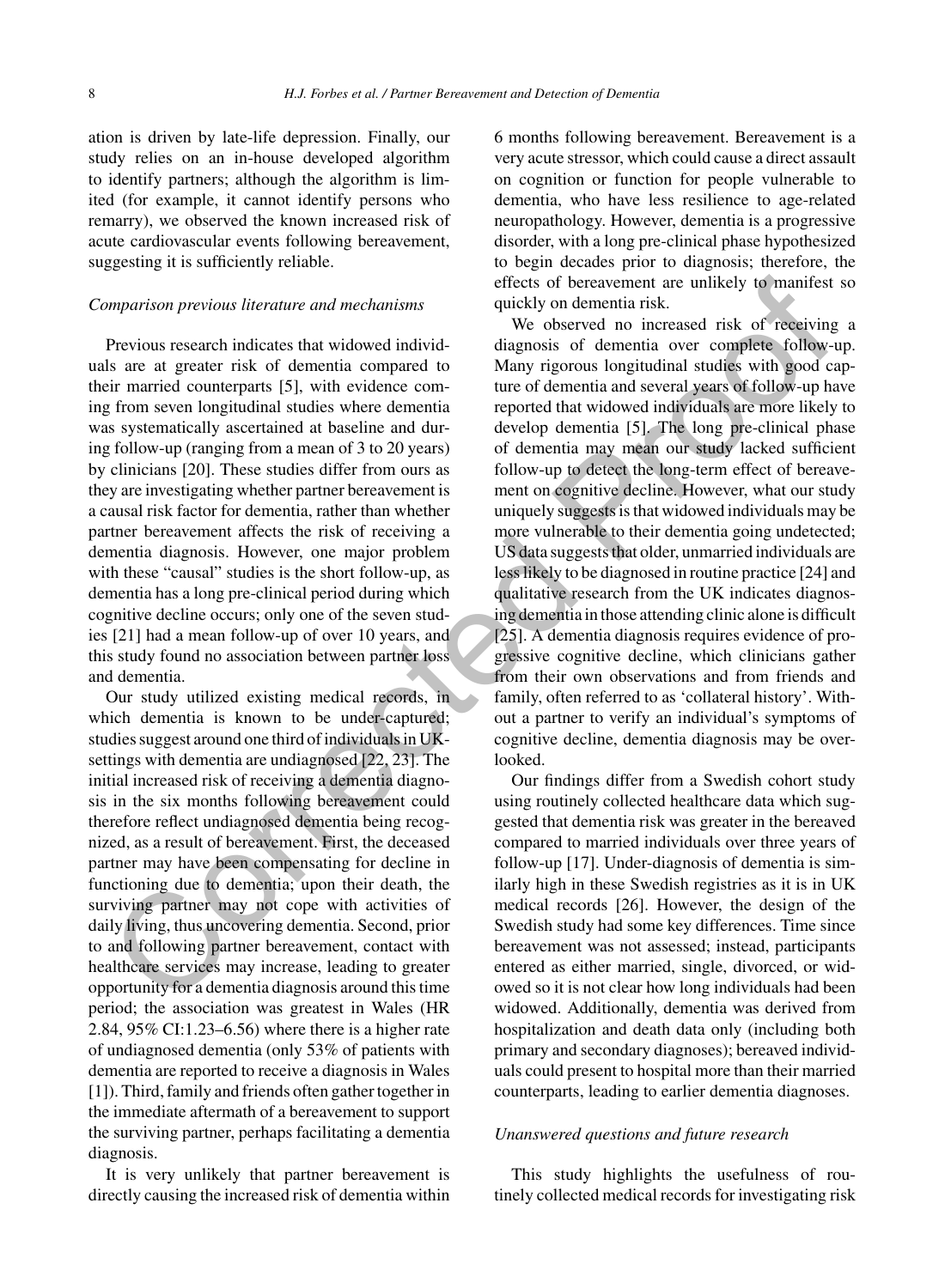factors for receiving a dementia diagnosis in clinical care. Greater exploration of the patterns and causes of under-diagnosis, within different contexts, may be helpful for future epidemiological studies investigating dementia, as well as for clinicians and policy decision-makers aiming to increase the proportion of dementia patients with a formal dementia diagnosis [27]. Better data on the partner relationship and other social support networks may provide more detail on how the effect of bereavement on dementia diagnosis may be modified by these social factors.

#### *Conclusions*

This study found that bereavement triggers a short-term increased risk of receiving a diagnosis of dementia; within the three months following partner bereavement there was a 47% increased risk of the surviving partner receiving a diagnosis of dementia. We hypothesized that bereavement acts as a trigger for recognizing existing undiagnosed dementia in the months following partner-loss. This increased risk of being diagnosed with dementia reduced over longer time periods, with no increase observed over time periods of 12 months or longer from bereavement. With rigorous follow-up studies indicating that being a widow/widower increases the risk of dementia, this study suggests that over the longer-term, widows/widowers are experiencing greater under-diagnosis of dementia in routine clinical care compared to their partnered counterparts. Greater awareness of the time around bereavement being a high-risk period for dementia diagnosis may help facilitate dementia diagnoses and allow individuals to gain appropriate support. 7). Better data on the partier relationship and other was a 47% here. Cognitic A decision and the state of the state of the state of the state of the state of the state of the state of the state of the state of the state

# **ACKNOWLEDGMENTS**

This study was funded by an HDR-UK Fellowship to Harriet Forbes. CWG is supported by a Wellcome Intermediate Clinical Fellowship (201440/Z/16/Z). All authors carried out this research independently of the funding bodies.

Authors' disclosures available online ([https://](https://www.j-alz.com/manuscript-disclosures/19-0571r2) [www.j-alz.com/manuscript-disclosures/19-0571r2\)](https://www.j-alz.com/manuscript-disclosures/19-0571r2).

#### **SUPPLEMENTARY MATERIAL**

The supplementary material is available in the electronic version of this article: [http://dx.doi.org/](http://dx.doi.org/10.3233/JAD-190571) [10.3233/JAD-190571.](http://dx.doi.org/10.3233/JAD-190571)

#### **REFERENCES**

- [1] Alzheimer's Research UK. Dementia statistics hub. <https://www.dementiastatistics.org/>
- [2] Powell T, Baker C (2019) Dementia: Policy, services and statistics. BRIEFING PAPER Number 7007. House of Commons Library.
- [3] Matthews FE, Stephan BCM, Robinson L, Jagger C, Barnes LE, Arthur A, Brayne C, Cognitive F, Ageing Studies C, Comas-Herrera A, Wittenberg R, Dening T, McCracken CFM, Moody C, Parry B, Green E, Barnes R, Warwick J, Gao L, Mattison A, Baldwin C, Harrison S, Woods B, McKeith IG, Ince PG, Wharton SB, Forster G (2016) A two decade dementia incidence comparison from the Cognitive Function and Ageing Studies I and II. *Nat Commun* **7**, 11398.
- [4] Matthews FE, Arthur A, Barnes LE, Bond J, Jagger C, Robinson L, Brayne C (2013) A two-decade comparison of prevalence of dementia in individuals aged 65 years and older from three geographical areas of England: Results of the Cognitive Function and Ageing Study I and II. *Lancet* **382**, 1405-1412.
- [5] Sommerlad A, Ruegger J, Singh-Manoux A, Lewis G, Livingston G (2018) Marriage and risk of dementia: Systematic review and meta-analysis of observational studies. *J Neurol Neurosurg Psychiatry* **89**, 231-238.
- [6] Parker KJ, Schatzberg AF, Lyons DM (2003) Neuroendocrine aspects of hypercortisolism in major depression. *Horm Behav* **43**, 60-66.
- [7] Shah SM, Carey IM, Harris T, Dewilde S, Victor CR, Cook DG (2013) Impact of partner bereavement on quality of cardiovascular disease management.*Circulation* **128**, 2745- 2753.
- [8] Crooks VC, Lubben J, Petitti DB, Little D, Chiu V (2008) Social network, cognitive function, and dementia incidence among elderly women. *Am J Public Health* **98**, 1221-1227.
- [9] Kuiper JS, Zuidersma M, Oude Voshaar RC, Zuidema SU, van den Heuvel ER, Stolk RP, Smidt N (2015) Social relationships and risk of dementia: A systematic review and meta-analysis of longitudinal cohort studies.*Ageing Res Rev* **22**, 39-57.
- [10] Herrett E, Gallagher A, Bhaskaran K, Forbes H, Mathur R, van Staa T, Smeeth L (2015) Completeness of key variables in the Clinical Practice Research Datalink (CPRD). *Pharmacoepidemiol Drug Saf* **24**, 586-587.
- [11] Herrett E, Gallagher AM, Bhaskaran K, Forbes H, Mathur R, van Staa T, Smeeth L (2015) Data resource profile: Clinical Practice Research Datalink (CPRD). *Int J Epidemiol* **44**, 827-836.
- [12] Schmidt SAJ, Vestergaard M, Pedersen HS, Schonheyder HC, Thomas SL, Smeeth L, Mansfield KE, Sorensen HT, Forbes HJ, Langan SM (2017) Partner bereavement and risk of herpes zoster: Results from two population-based casecontrol studies in Denmark and the United Kingdom. *Clin Infect Dis* **64**, 572-579.
- [13] Charlson M, Szatrowski TP, Peterson J, Gold J (1994) Validation of a combined comorbidity index. *J Clin Epidemiol* **47**, 1245-1251.
- [14] Donegan K, Fox N, Black N, Livingston G, Banerjee S, Burns A (2017) Trends in diagnosis and treatment for people with dementia in the UK from 2005 to 2015: A longitudinal retrospective cohort study. *Lancet Public Health* **2**, e149 e156.
- [15] White IR, Carlin JB (2010) Bias and efficiency of multiple imputation compared with complete-case